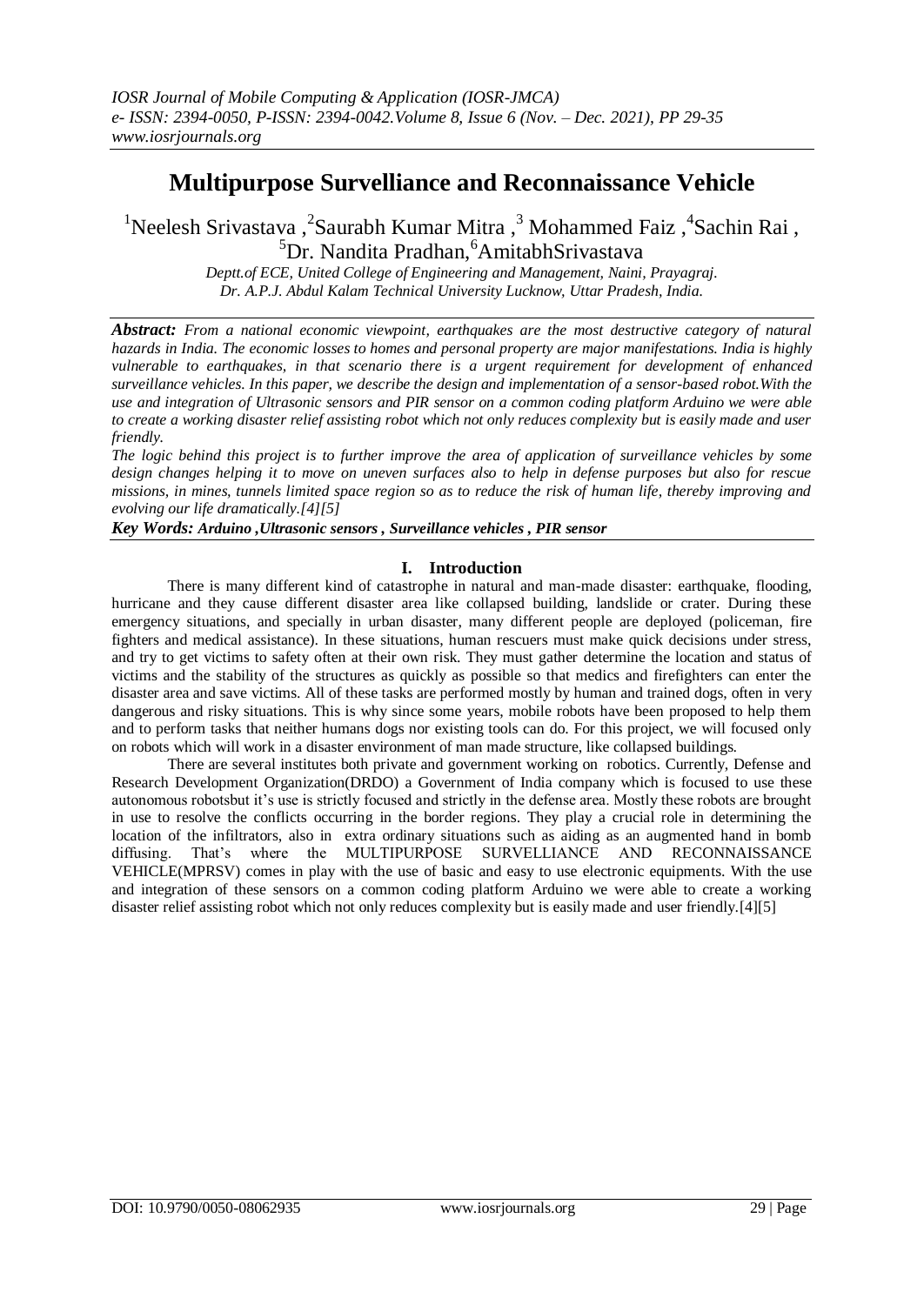

**Fig. (a):**Packbotrobot**Fig.(b):**Hardware implementation of Robot



II. **HARDWARE USED**

**Fig.(c):**ARDUINO UNO

# **III. COMPONENTS REQUIRED**

- 1. ARDUINO UNO R3(Atmega328-P Microcontroller)
- 2. PIR Sensor(HC-SR501)
- 3. Ultrasonic Sensor(HC-SR04)
- 4. L293D Motor DriverModule
- 5. DC Helical GearMotors
- 6. RobotChassis
- 7. LED
- 8. Buzzer
- 9. 9VBattery[4][5]

# **IV. Methodology**

Human detection module of the robot is mainly a PIR sensor controlled by an Arduino microprocessor. When a human is present within the range of the sensor  $(4-5$  meters) it creates a detection signal (a digital pin goes high) which is processed by Arduino and a red signal LED is lit on to indicate the detection. The PIR sensor can detect motion and keep signaling (retriggering) but it will stop when motion stops. This is why we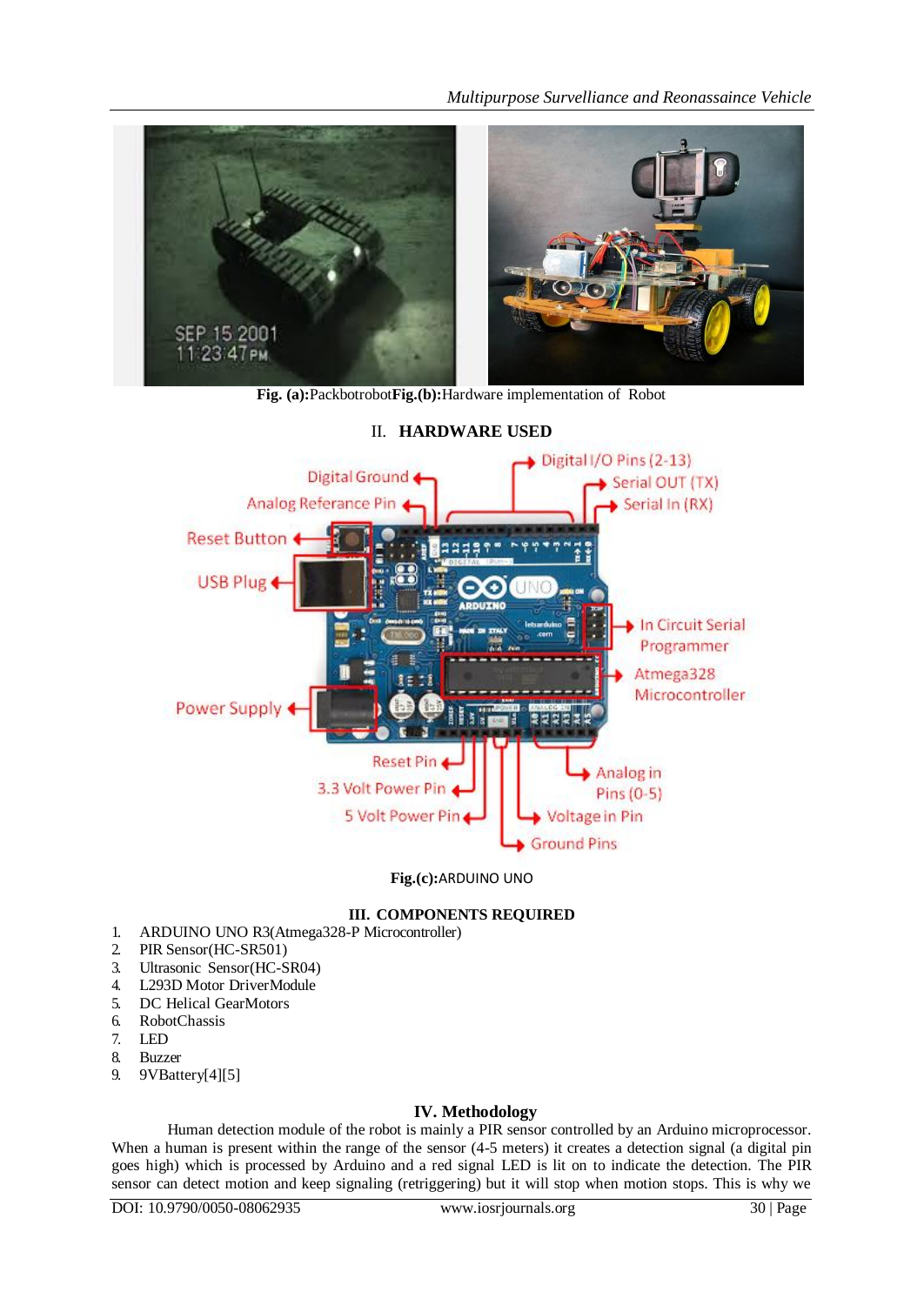have a camera onboard the robot. The human detection module also has infrared lighting. The purpose of these LEDs isto provide lighting in low or no light conditions for the camera.<sup>[4][5]</sup>



**Fig. (d):** Block diagram of Robot with sensor

## **V. System Design**

The system architecture of the system design is given below.[4][5]

#### **5.1 PIR SENSOR**



**Fig. (e):**PIR Sensor

The thermal radiation emitted by a human body will be received and manipulated by the PIR sensor in order to achieve a human detection. PIR sensors are passive infrared sensors. They detect a change in the heat and this can be used to detect movement of people. It has digital output and can be directly given to the digital pins, therefore no ADC is needed. It operates at 5V DC the PIR (Passive Infra- Red) Sensor is a pyroelectric device that detects motion by measuring changes in the infrared (heat) levels emitted by surrounding objects.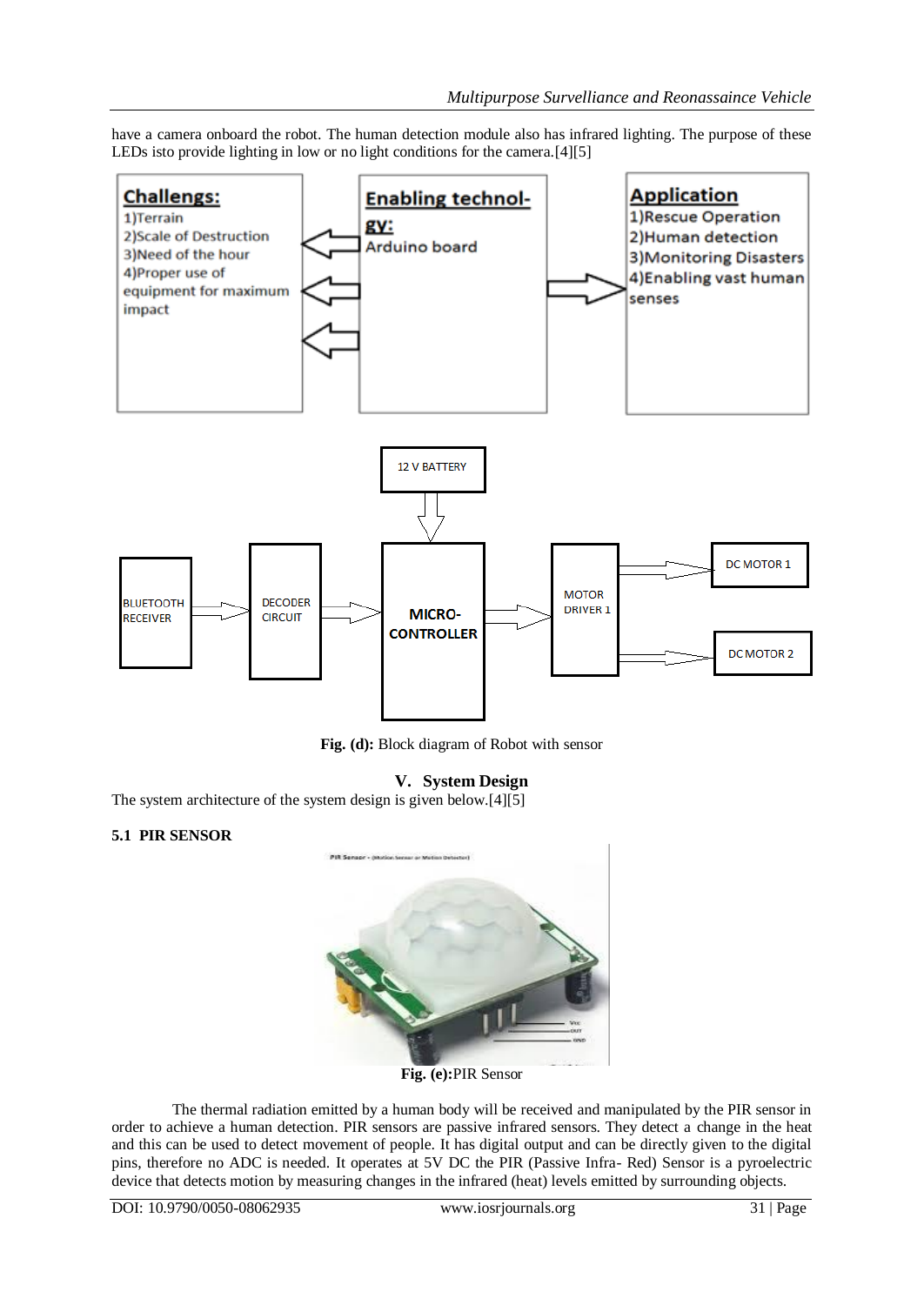## **5.2 ULTRASONIC SENSOR**



This is a common sensor used in mobile robotics because of its low price and ease of use. It is used for basic target classification in term of surface, or basic shapes but has many disadvantages. It is sensitive to air condition, and there are some problems with the echo location when the place or the target has a complex shape. With this sensor only, it is almost impossible to make the distinction between human or non-human presence. Now, it is more and more replaced by the radar, which is more robust and depends less on the environment conditions.

## **VI. System Flowchart**

Fig.(g) shows the flow chart of the developed system. First,the robot will check for navigation instruction from thecontroller.The output of PIR sensor is digital and it will send tocontroller terminal using RF transreceiver. Human presence will be detected by PIR sensor if the value of the sensor is high. After human presence detection by PIR sensor, IP camera will be checked for confirmation. The location and information about the person will send to the recue team after confirmation of detection. After that, PIR sensor will search again for human presence.The data of sensors will be transmitted by the transceiver to controller forprocessing the data.[7][8]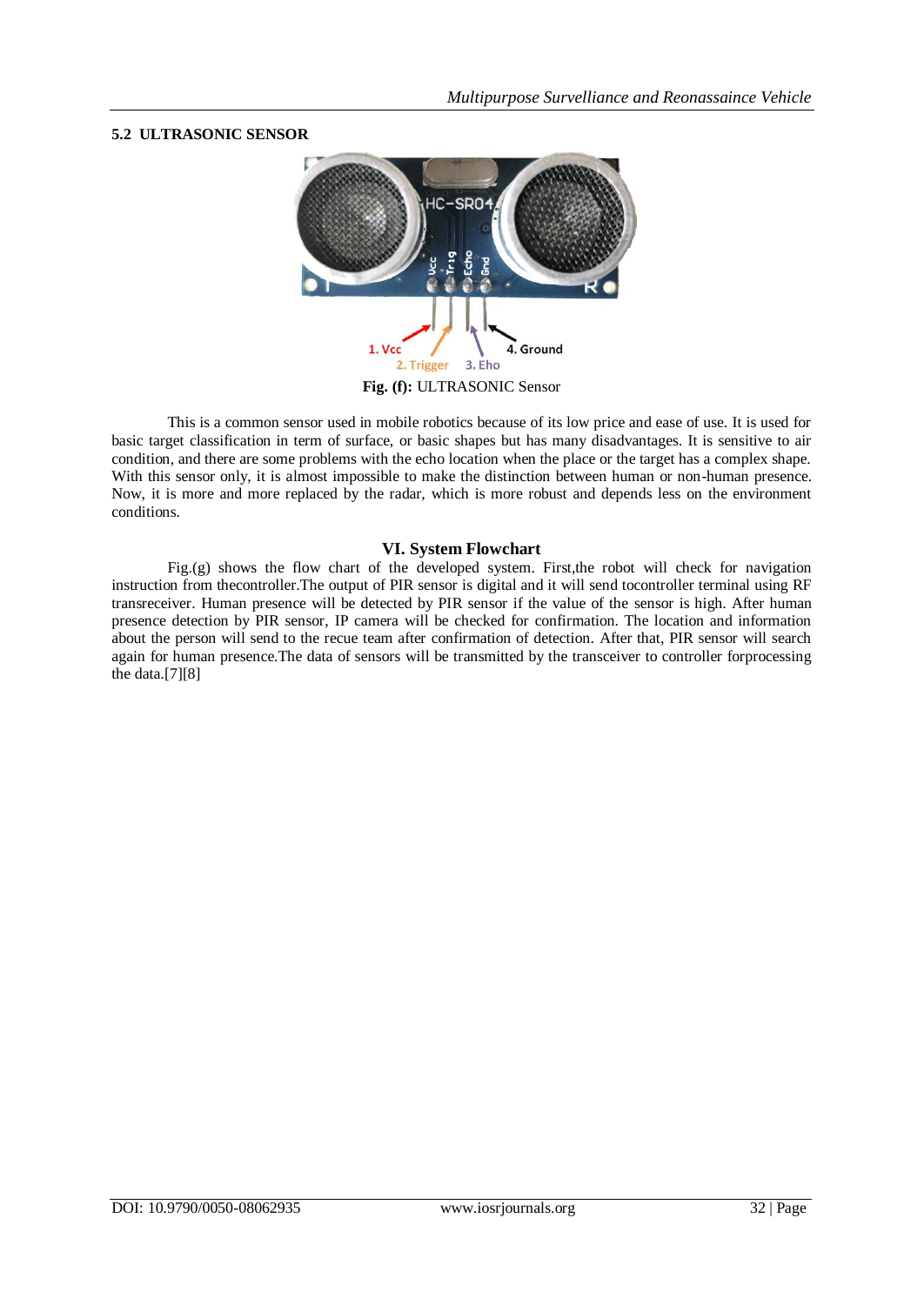

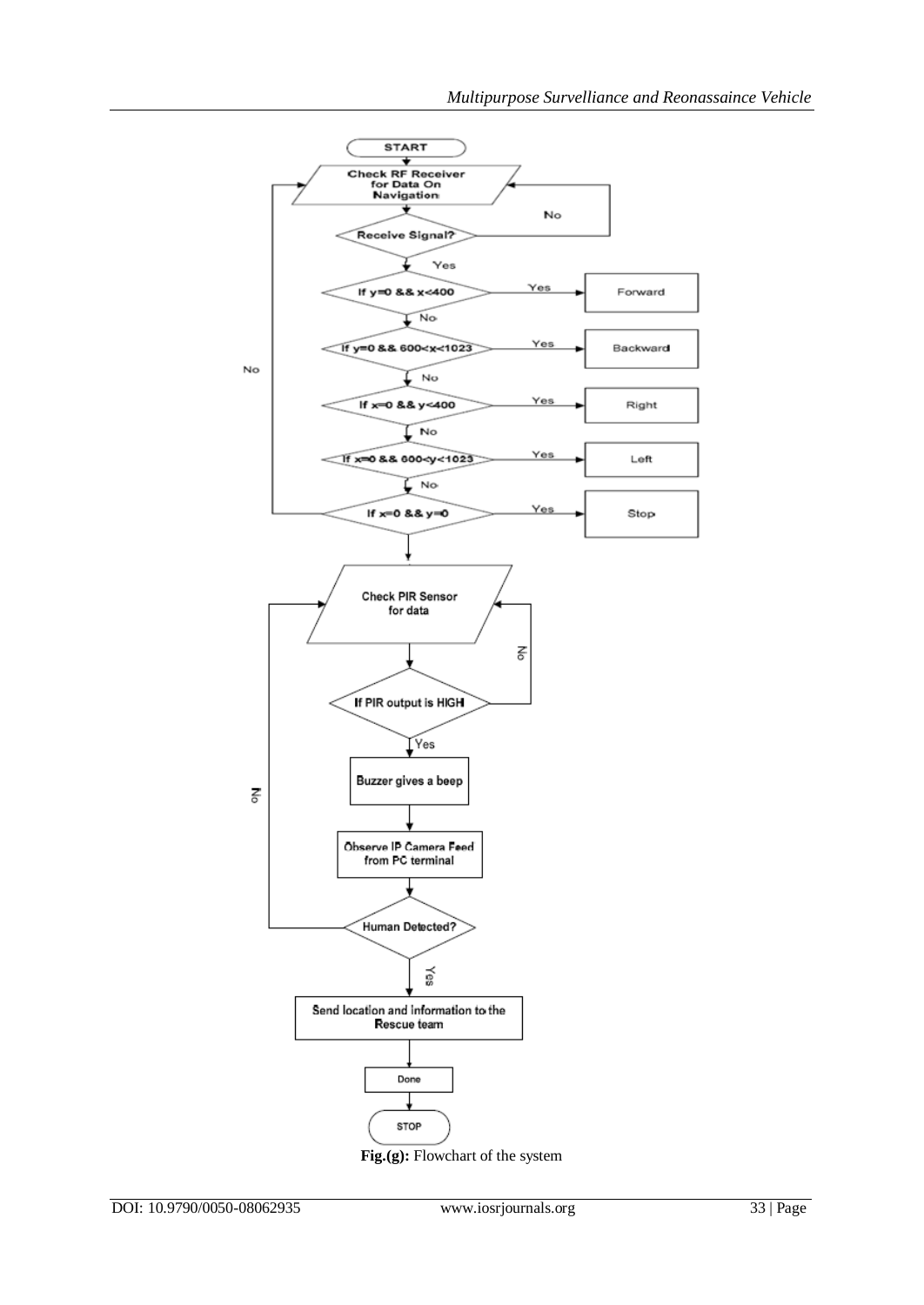## **VII. Robotconfiguration**

The inputs to ARDUINO are PIR sensor, Ultrasonic sensor and power supply. The outputs are LED, Buzzer and L293D motor driver module, to which a DC motor is connected. A DC motor is used to move the robot in left, right, forward and backward directions. L293D motor drive module controls the DC motor to move in the direction. The direction of the movement is decided as according to program code written. Human can be detected using a PIR sensor [1]. Human being produces 9 to 10 microns of heat which is detected using this sensor. A PIR sensor's angle of detection is restricted to 180<sup>°</sup> i.e. except the area below the robot it can sense in all the other directions. The distance up to which PIR sensor can detect is restricted within 20ft.

When we will start the Robot, it will move in forward direction, Once the human presence is detected by PIR sensor it stops for some time and triggers the LED and Buzzer to ON to indicate that there is a presence of a human. The Ultrasonic sensor detects the obstacles other than human beings and get deflected from its current path according to program.[2]

A remotely controlled tracked wheel robotic platform is selected for the main carrier. The reasons for this selectionare:

An autonomous robot can get stuck somewhere in the debris and it may not be rescued by the team because of the lack of manualcontrol.

A wired control robot is not practical because of the need for a long wire which can tangle anywhere in the debris and the robot can beoperational.

Wireless remote control will have a shorter distance under collapsed building but manual control of the robot is valuable anyway and rescue team can enter the disaster area to some extent and utilize the robot from thereon.

A tracked wheel platform is selected because wheels are not practical to operate in such disaster areas but tracked robot can move over small obstaclesbetter.

The robot carries a wireless camera which can transmit live video and audio in low light conditions to the rescue team outside the vicinity in a safe place. Live video is transmitted to any Android device (cell phone or laptop) so these can easily be found anywhere in the world. Thus, human detection is easily carried out by the researchpersonnel.[3]



**Fig.(h):** Block Diagram for ROBOTCONFIGURATION

## **VIII. Advantages**

This system will be very helpful when it is being deployed practically , using the Arduino IDE software its user interface has become very user friendly.

In the area of rescue missions and search operation

In the area where human presence is limited